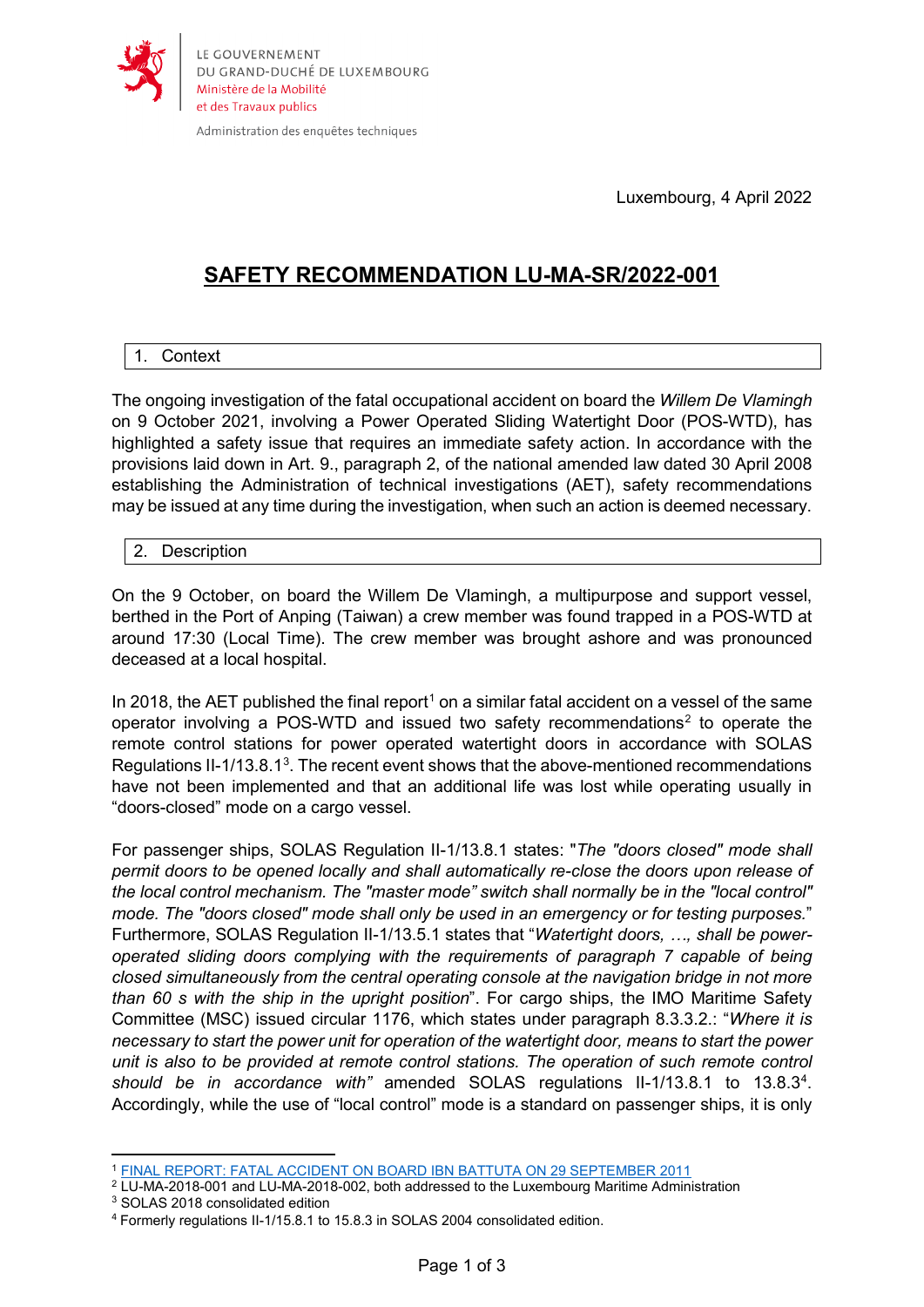a recommendation on cargo ships. The *Willem De Vlamingh* falls under the IMO provisions of cargo ships.

The operator's point of view is that in case of a collision in areas with high traffic density or a grounding with subsequent flooding in coastal areas with shallow waters, "local control" mode could "*possibly result in a loss of time for closing the doors and consequently lead to major water damage, loss of stability, injuries/ fatalities among crew members, etc*"*.* It is assumed that usually operating in "doors closed" mode reduces the risk of POS-WTDs to remain open by eliminating the need of human intervention to operate the closing sequence. The use of "doors closed" mode further eliminates the need on the bridge to switch the operating mode in case of an emergency, thus excluding another potential human performance aspect.

A trade-off, to usually operate in '"doors closed" mode is the exposure of the crew members to a potential risk on every passage of a POS-WTD. This decision, taken at highest management level, can also be seen as a transfer of responsibility from the bridge (in case of an emergency) to the crew member operating the door (on a daily basis). Once the closing of the door has been remotely triggered, it can only be reverted by appropriate use of the local control handle. The installed POS-WTDs have no safety guards to detect a potential object or obstacle obstructing the door opening and to eventually stop the door from closing.

The AET would like to stress that the operation in "local control" mode, with a related procedure to ensure the closure of the doors after passage and adequate supervision to assure the proper implementation of the procedure, should not have adverse effects on vessel safety. It is also important to note that the regulatory provisions related to the "doors closed" mode have been set out in the primary context of an emergency and not for usual operation. On that basis, even when compliant with SOLAS provisions it cannot be assumed that the potential risks of usual operation in "doors closed" mode and eventual mitigation measures to control these risks have been addressed by the regulation. **The availability of a "doors closed" mode on the central operating console should hence not encourage its use beyond the intended primary scenario of an emergency.**

The AET remains committed to the safety recommendations LU-MA-2018-001 and LU-MA-2018-002 addressed to the Luxembourg Maritime Administration, which aim to extend to cargo vessels the mandatory operation of the remote control stations for power operated watertight doors in accordance with SOLAS Regulations II-1/13.8.1 and which would have prevented the fatal occupational accident on board the *Willem De Vlamingh* without compromising the safety of the vessel.

However, knowing that these recommendations have not yet produced their intended effect and might not do so in future, it is essential for the AET, in cooperation with the operators, the classification societies and the maritime administration, to work on additional actions to mitigate the known risk related to the usual operation of POS-WTDs in "doors closed" mode and thereby improve safety.

Best practices regarding the local operation of power operated watertight doors in "doors closed" mode usually specify that the crew should avoid passing through a moving door and that the passage should only be done when the door is completely open. Although this procedure seems to be reasonable and safe, the day-to-day operation on vessels show that the implementation of such a procedure may prove to be difficult because the human limitations and the operational constraints that the crew is exposed to on a daily basis are not necessarily taken into account. Applying the procedure could take up a considerable time on each door passage - precious time for a work-oriented crew in a dynamic work environment. Furthermore, inadequate supervision and the lack of corrective actions in case of procedure